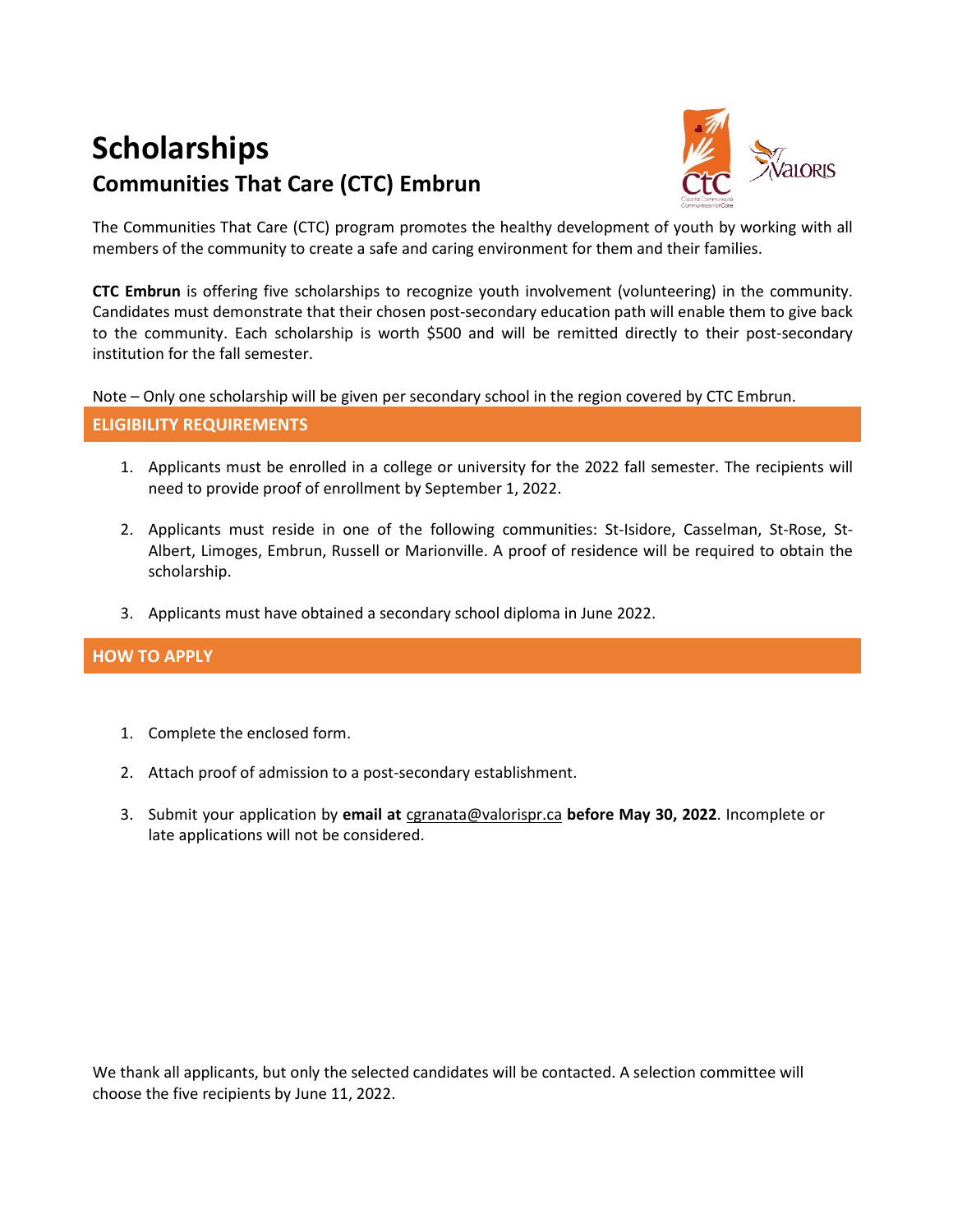## **Application Form - Scholarships Communities That Care (CTC) Embrun**



| For Valoris office use only.                                                                                                                                           | Date received:                                                            |                                             | <b>Received by:</b> |                    |  |
|------------------------------------------------------------------------------------------------------------------------------------------------------------------------|---------------------------------------------------------------------------|---------------------------------------------|---------------------|--------------------|--|
|                                                                                                                                                                        |                                                                           |                                             |                     |                    |  |
| <b>Name</b>                                                                                                                                                            |                                                                           |                                             |                     |                    |  |
|                                                                                                                                                                        |                                                                           |                                             |                     |                    |  |
| Surname                                                                                                                                                                |                                                                           |                                             |                     |                    |  |
|                                                                                                                                                                        |                                                                           |                                             |                     |                    |  |
| Email                                                                                                                                                                  |                                                                           | <b>Telephone Number</b>                     |                     |                    |  |
|                                                                                                                                                                        |                                                                           |                                             |                     |                    |  |
| <b>Address</b>                                                                                                                                                         |                                                                           |                                             |                     |                    |  |
|                                                                                                                                                                        |                                                                           |                                             |                     |                    |  |
|                                                                                                                                                                        |                                                                           |                                             |                     |                    |  |
| <b>Postal Box</b>                                                                                                                                                      | Town                                                                      |                                             | <b>Province</b>     | <b>Postal Code</b> |  |
|                                                                                                                                                                        |                                                                           |                                             |                     |                    |  |
| <b>Current High school</b>                                                                                                                                             |                                                                           |                                             |                     |                    |  |
|                                                                                                                                                                        |                                                                           |                                             |                     |                    |  |
|                                                                                                                                                                        |                                                                           |                                             |                     |                    |  |
| <b>Your Post-Secondary Education</b><br><b>Post-Secondary Establishment Name</b>                                                                                       |                                                                           |                                             |                     |                    |  |
| $\square$ College<br>$\Box$ CEGEP<br>$\Box$ University                                                                                                                 |                                                                           |                                             |                     |                    |  |
|                                                                                                                                                                        |                                                                           |                                             |                     |                    |  |
| September 2022 Post-Secondary Program Name                                                                                                                             |                                                                           |                                             |                     |                    |  |
|                                                                                                                                                                        |                                                                           |                                             |                     |                    |  |
| <b>Student Number (college or university)</b>                                                                                                                          |                                                                           | <b>Start Date of Post-Secondary Program</b> |                     |                    |  |
|                                                                                                                                                                        |                                                                           |                                             |                     |                    |  |
|                                                                                                                                                                        |                                                                           |                                             |                     |                    |  |
| How did you hear about the CTC Embrun Scholarships?                                                                                                                    |                                                                           |                                             |                     |                    |  |
| $\Box$ Facebook or website<br>$\square$ CTC                                                                                                                            |                                                                           |                                             |                     |                    |  |
| $\square$ Valoris                                                                                                                                                      |                                                                           |                                             |                     |                    |  |
|                                                                                                                                                                        | □ School: _________________________ (guidance counsellor, teacher, other) |                                             |                     |                    |  |
| □ Other: __________________________                                                                                                                                    |                                                                           |                                             |                     |                    |  |
| <b>Signature and Declaration</b>                                                                                                                                       |                                                                           |                                             |                     |                    |  |
|                                                                                                                                                                        |                                                                           |                                             |                     |                    |  |
| (name), confirm that the information provided<br>$I_{\ell}$<br>on this application is true. I understand that providing false information will result in the immediate |                                                                           |                                             |                     |                    |  |
| disqualification of my application.                                                                                                                                    |                                                                           |                                             |                     |                    |  |
|                                                                                                                                                                        |                                                                           |                                             |                     |                    |  |
| Signature:                                                                                                                                                             |                                                                           | Date:                                       |                     |                    |  |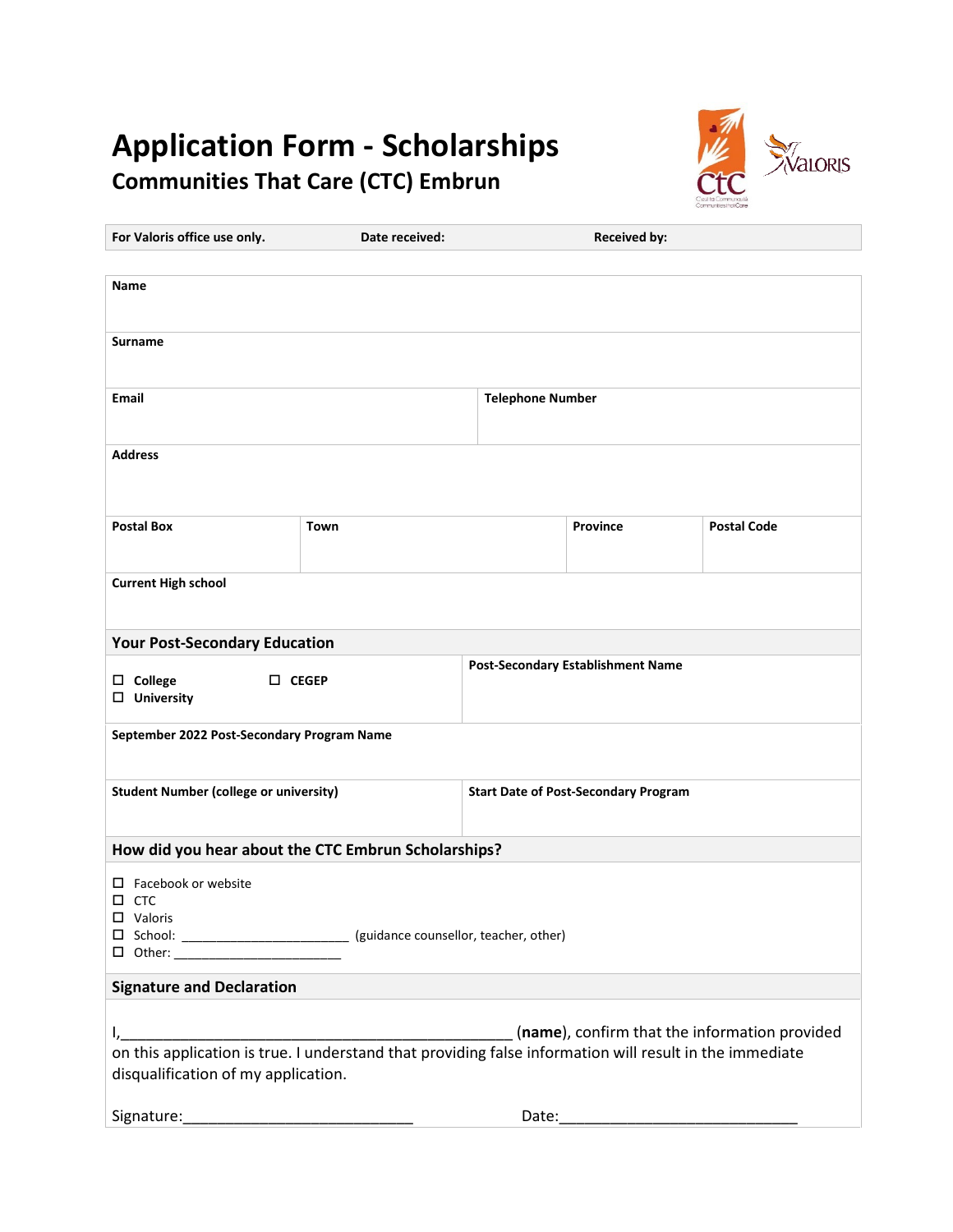*1.* **Please tell us about your community involvement (e.g. Communities That Care, volunteering, school, etc.).** 

*Maximum of 300 words in paragraph form (Typed application only will be accepted. Hand-written application will be denied).* 

**Tell us about your volunteering experiences in your community and with your school. Being a member of a sports team or a school committee (ex. Graduation, theatre, scouts, cadets, etc.) is not considered volunteering.**

**Examples of recognized volunteering activities: helping in community festivals, Relay for Life, Food Bank, Family Day activities, CTC activities, etc.**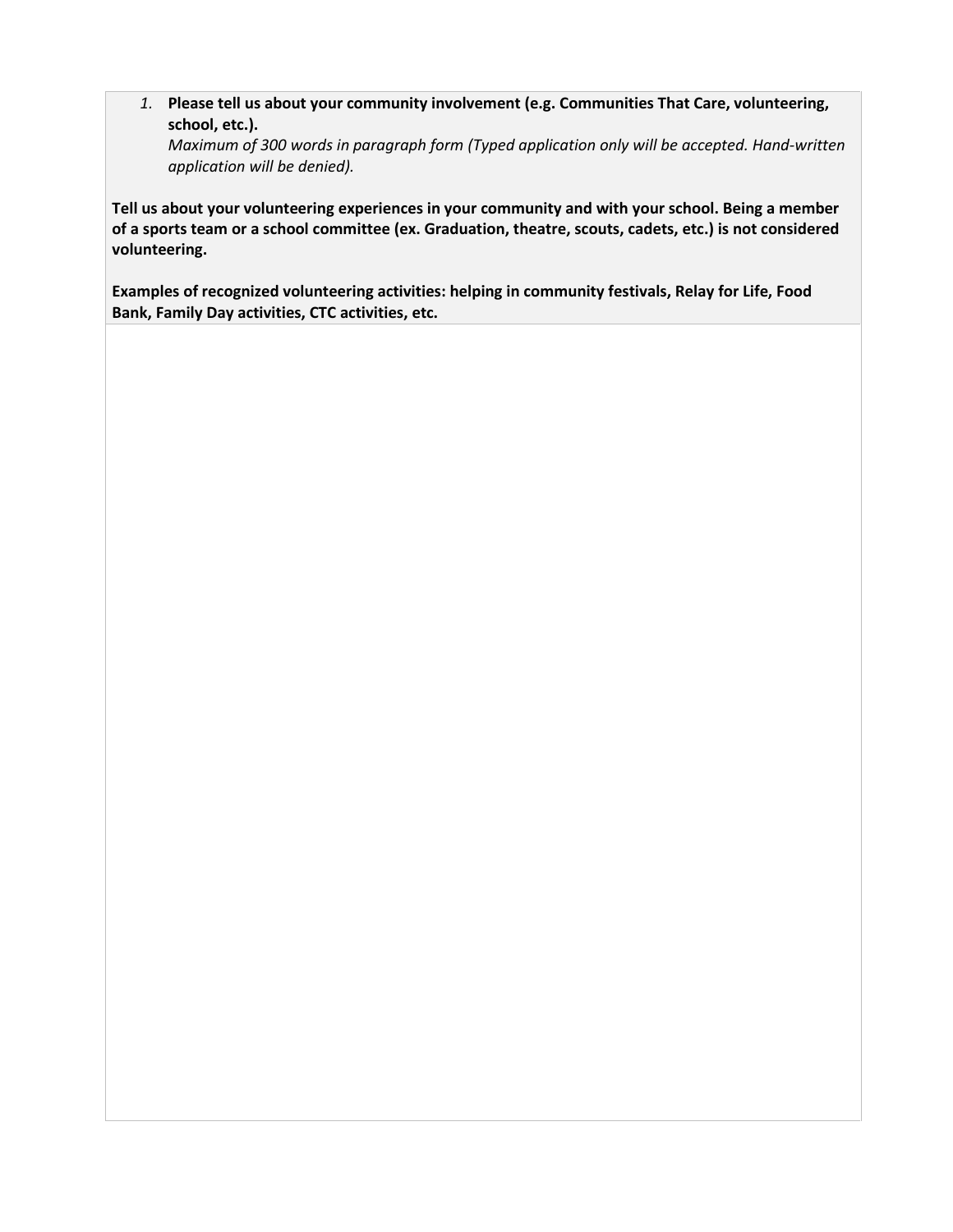**2. How do you plan to contribute to your community in the future?**  *Maximum of 300 words in paragraph form. (Typed applications only will be accepted. Handwritten application will be denied).*